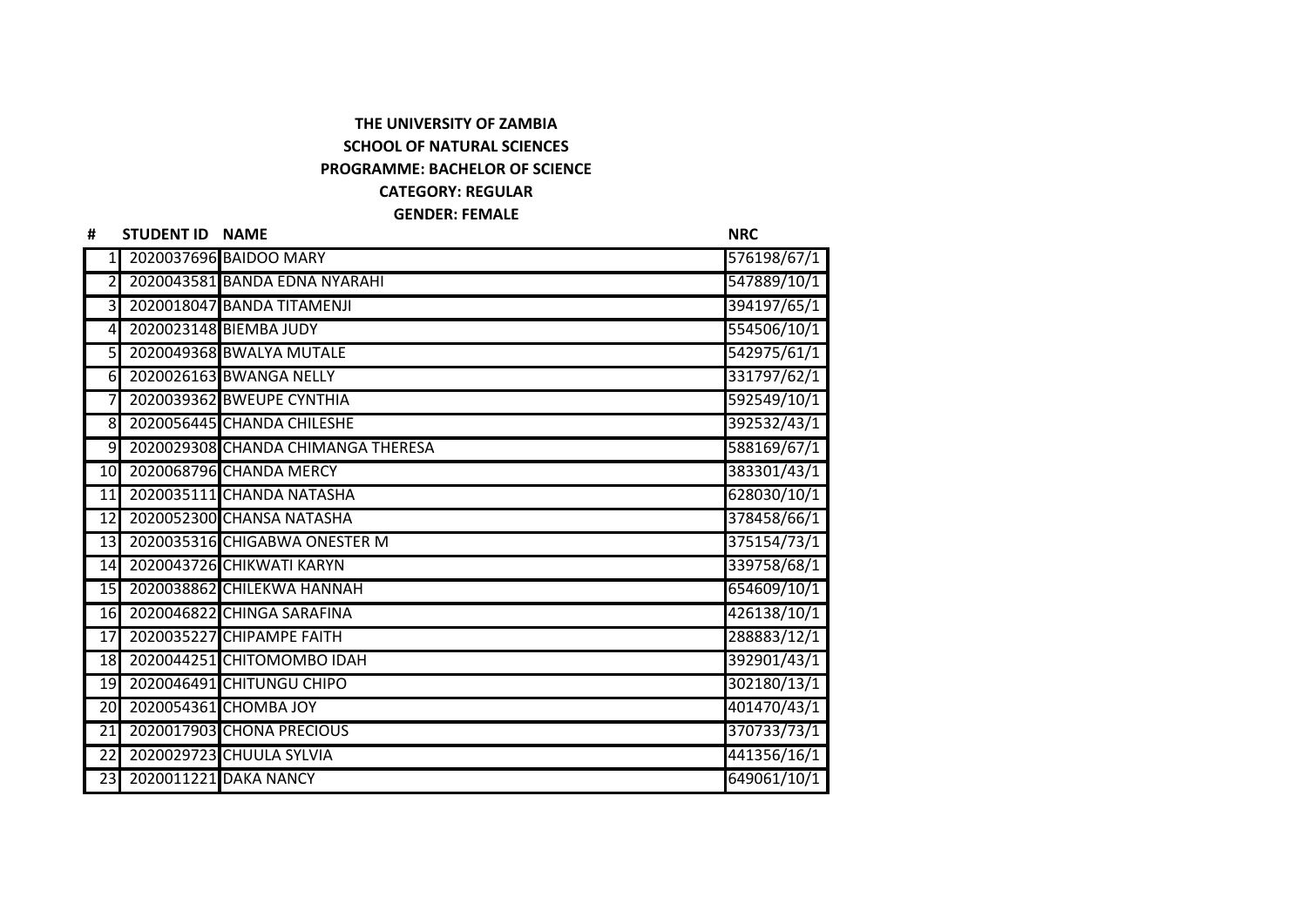| 24              |                       | 2020074273 FADIKA MARRIAM           | 382979/74/2 |
|-----------------|-----------------------|-------------------------------------|-------------|
| 25              |                       | 2020028301 HACHABA NALISHEBO AGATHA | 287718/12/1 |
| 26              |                       | 2020046318 HAFWELE ROYCE            | 560304/61/1 |
| 27              |                       | 2020008611 JERE BEAUTY JACQUELINE   | 572311/10/1 |
| 28              | 2020043823 JERE MARA  |                                     | 700680/52/1 |
| $\overline{29}$ | 2020046521 JERE MERIA |                                     | 721033/52/1 |
| 30 <sup>l</sup> |                       | 2020049554 KABWE SANDRA             | 537476/61/1 |
| $\overline{31}$ |                       | 2020032970 KAFUMBE NAKAWALA VALERIE | 386226/43/1 |
| $\overline{32}$ |                       | 2020035731 KALEZHI CHIKALE          | 636411/10/1 |
| $\overline{33}$ |                       | 2020044439 KAMUTUMWA NORIA          | 254464/18/1 |
| 34              |                       | 2020037670 KAMWANDI KASWEKA         | 558322/61/1 |
|                 |                       | 35 2020004593 KANDULI ANASTASIA     | 170705/19/1 |
| 36              |                       | 2020032384 KAOMA JANE               | 652071/10/1 |
| 37              |                       | 2020071762 KAPEMBWA JENNIPHER       | 210392/19/1 |
| 38              |                       | 2020037246 KASAMA CHEWE             | 545438/61/1 |
| 39              |                       | 2020040875 KASAWA VWAMBANJI         | 160999/95/1 |
| 40              |                       | 2020022745 KATIBA ELIZABETH MASEKA  | 635034/10/1 |
| 41              |                       | 2020028204 KAUSO CLEOPATRAH         | 340778/24/1 |
| $\overline{42}$ |                       | 2020008670 KIBALA MARY              | 451024/10/1 |
| 43              |                       | 2020057255 KONDOWE CHRISTABEL       | 615366/10/1 |
| 44              |                       | 2020051028 LIPALILE MALIKANA        | 291985/83/1 |
| $\overline{45}$ |                       | 2020057549 LUNDAKO SINIKIWE         | 368176/64/1 |
|                 |                       | 46 2020057221 LUNGU HEPHZIBAH       | 633350/10/1 |
| 47              |                       | 2020055775 MAKALIKI DEBORAH         | 394846/65/1 |
| 48              |                       | 2020037556 MAMBWE MUSONDA           | 628584/10/1 |
| 49              |                       | 2020029251 MATONDO KAKUHU           | 629712/10/1 |
| $\overline{50}$ |                       | 2020046571 MAYONDI DIANA MANDONA    | 649075/10/1 |
| $\overline{51}$ |                       | 2020033429 MILIMO FAITH BBALO       | 378679/73/1 |
| 52              |                       | 2020034018 MKANDAWIRE KONDWANI M.   | 358193/24/1 |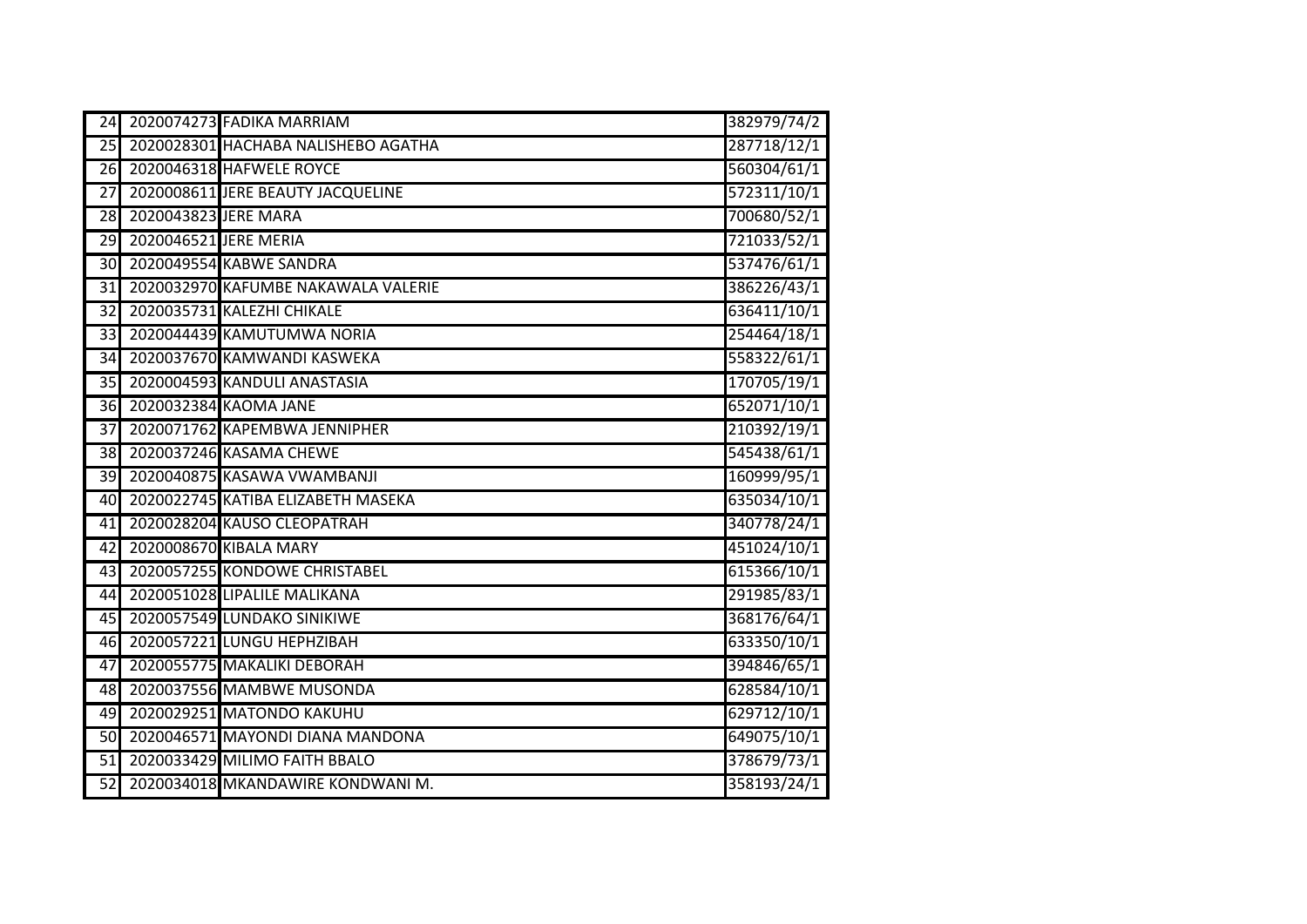| 53              | 2020041235 MPHANDE DEBORAH B.        | 436797/51/1 |
|-----------------|--------------------------------------|-------------|
| $\overline{54}$ | 2020029332 MTONGA MARY               | 393404/43/1 |
| 55              | 2020064898 MUBANGA HILDAH            | 622324/10/1 |
| 56              | 2020014327 MUBANGA PRECIOUS          | 395020/43/1 |
| $\overline{57}$ | 2020003643 MUFUZI MBUZA              | 340488/68/1 |
| 58              | 2020051702 MUKEKWA MALIYANA          | 330875/62/1 |
| <b>59</b>       | 2020056682 MUKUKA JEMIMAH            | 588096/67/1 |
| 60              | 2020060566 MULANDO MWANGO FELISTERS  | 618118/10/1 |
| 61              | 2020048981 MULAWISHA LOMBE NIL       | 566770/61/1 |
| 62              | 2020007843 MUMBA ANTONINA            | 127313/14/1 |
| 63              | 2020050625 MUMBA STELLA              | 363811/64/1 |
|                 | 64 2020041693 MUSHANGA NAMOOYA       | 364829/17/1 |
| 65              | 2020023695 MUSONDA ABIGAIL           | 270189/54/1 |
|                 | 66 2020049376 MUSOSHA LENGWE MARGRET | 652601/10/1 |
| 67              | 2020022354 MUSUKWA THENDIE           | 633219/10/1 |
| 68              | 2020022907 MUTALE MUMBI              | 297894/71/1 |
| 69              | 2020058332 MUYUNDA LUNGOWE N.        | 219583/85/1 |
| 70              | 2020023458 MVULA TRACY               | 560223/61/1 |
|                 | 71 2020033453 MWAMBA BUPE            | 422761/53/1 |
| 72              | 2020018535 MWANSA JULIET             | 555761/10/1 |
|                 | 73 2020022273 MWANZA EMMIE           | 593003/10/1 |
| 74              | 2020046598 MWANZA GIFT SHADRICK      | 729432/52/1 |
| 75              | 2020016699 MWAPE CHILAMBWE KASALI    | 638374/10/1 |
| 76              | 2020024152 MWENYA MARY               | 181599/34/1 |
| 77              | 2020061619 MWEWA MUMBI               | 603645/10/1 |
|                 | 78 2020005531 MWILA CHANDA           | 438995/16/1 |
| $\overline{79}$ | 2020062305 NACHILIMA THELMA          | 178384/34/1 |
| 80              | 2020021269 NAKAFUNDA NKWANGU         | 373989/64/1 |
| 81              | 2020043254 NAKAZWE PATRICIA N.       | 625524/10/1 |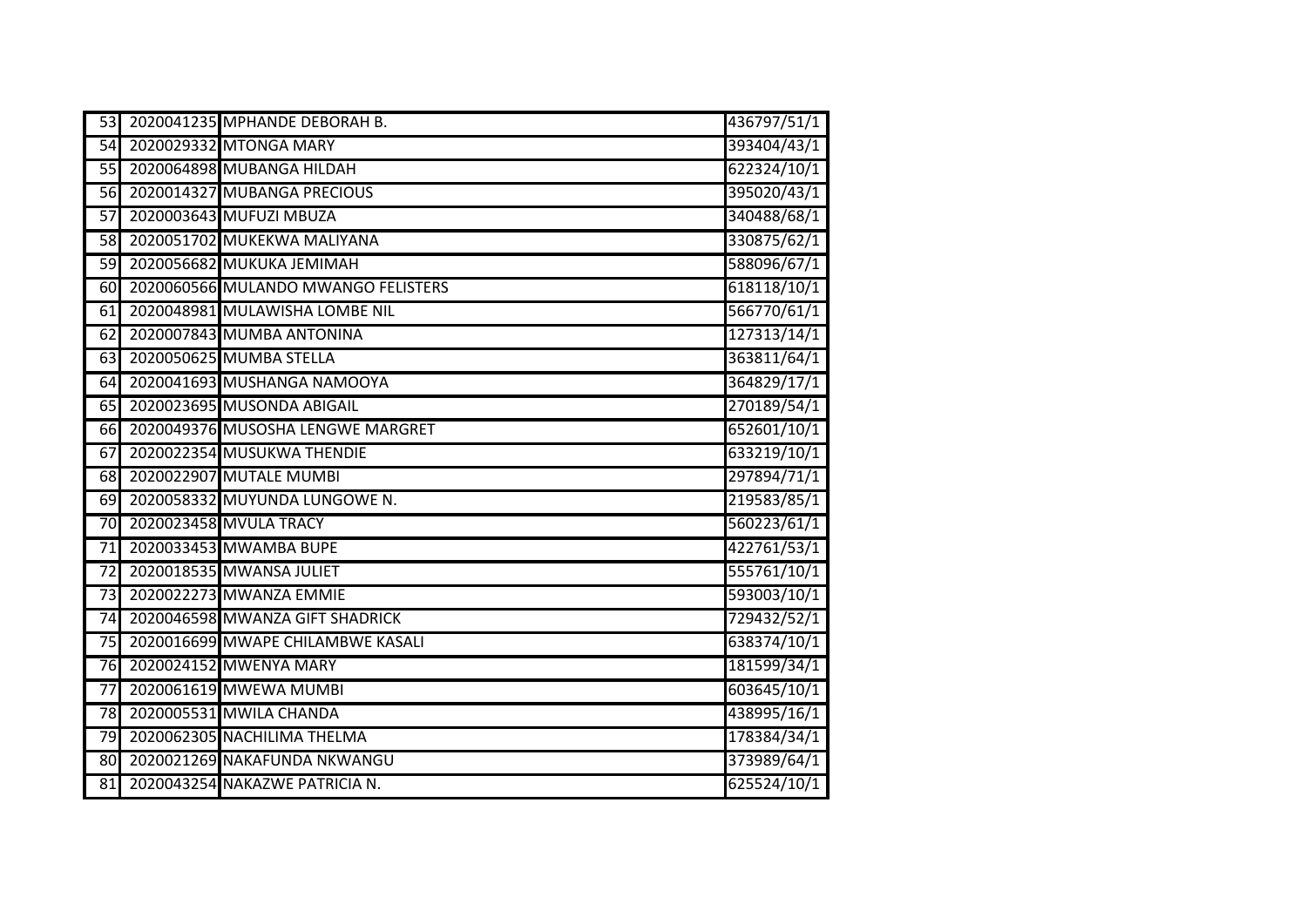| 82              | 2020032503 NALUNGWE ROSSANA              | 614646/10/1 |
|-----------------|------------------------------------------|-------------|
| 83              | 2020041405 NAMBELA NAMWINGA              | 347851/31/1 |
| $\overline{84}$ | 2020052181 NAMONJE NJAVWA                | 156249/93/1 |
| 85              | 2020052148 NAMONJE NKUMBU                | 156248/93/1 |
|                 | 86 2020055333 NAMONJE VALERIE            | 438714/16/1 |
| 87              | 2020022541 NANGOYI MWAKA                 | 619501/10/1 |
| 88              | 2020022648 NANGOYI MWICHE                | 619502/10/1 |
| 89              | 2020004798 NANYANGWE CHAZINA             | 210923/19/1 |
| 90              | 2020018098 NATASHA MUKUKA B              | 286307/12/1 |
| 91              | 2020048035 NGOMA ANNIE                   | 667146/10/1 |
| 92              | 2020035821 NGULUBE CLEOPATRA             | 376713/73/1 |
|                 | 93 2020033011 NGULUBE ESNART             | 558190/61/1 |
| 94              | 2020026279 NGULUBE MARTHA                | 662470/10/1 |
| 95              | 2020052849 NGUVU SARAH                   | 574241/67/1 |
| 96              | 2020037998 NJOBVU EVELYN                 | 720408/52/1 |
| 97              | 2020035103 NKONDE CLEMENTINA             | 394172/43/1 |
| 98              | 2020013321 NYELETI JACLINE               | 150596/78/1 |
| 99              | 2020029545 PHIRI PRECIOUS                | 610563/10/1 |
|                 | 100 2020059061 SAIWANDA JOYCE            | 585761/67/1 |
| 101             | 2020033640 SHAMIKOBO MAKANI              | 224551/72/1 |
| 102             | 2020036461 SHINGANO BLESSING             | 587628/67/1 |
| 103             | 2020007665 SHULA PAULINE                 | 346707/64/1 |
| 104             | 2020042975 SIANKWANGA CHOOLWE            | 298207/71/1 |
|                 | 105 2020021676 SILANDA CHRISTINE MWAKA   | 555336/61/1 |
|                 | 106 2020048388 SILISHEBO YOTAM           | 701261/52/1 |
| 107             | 2020045788 SINKALA NATASHA               | 358913/66/1 |
| 108             | 2020040484 SYULA IONA T.                 | 331867/76/1 |
|                 | 109 2020062038 TAMBATAMBA NATASHA CHELLA | 353862/24/1 |
| 110             | 2020062062 TEMBO DOREEN                  | 395577/43/1 |